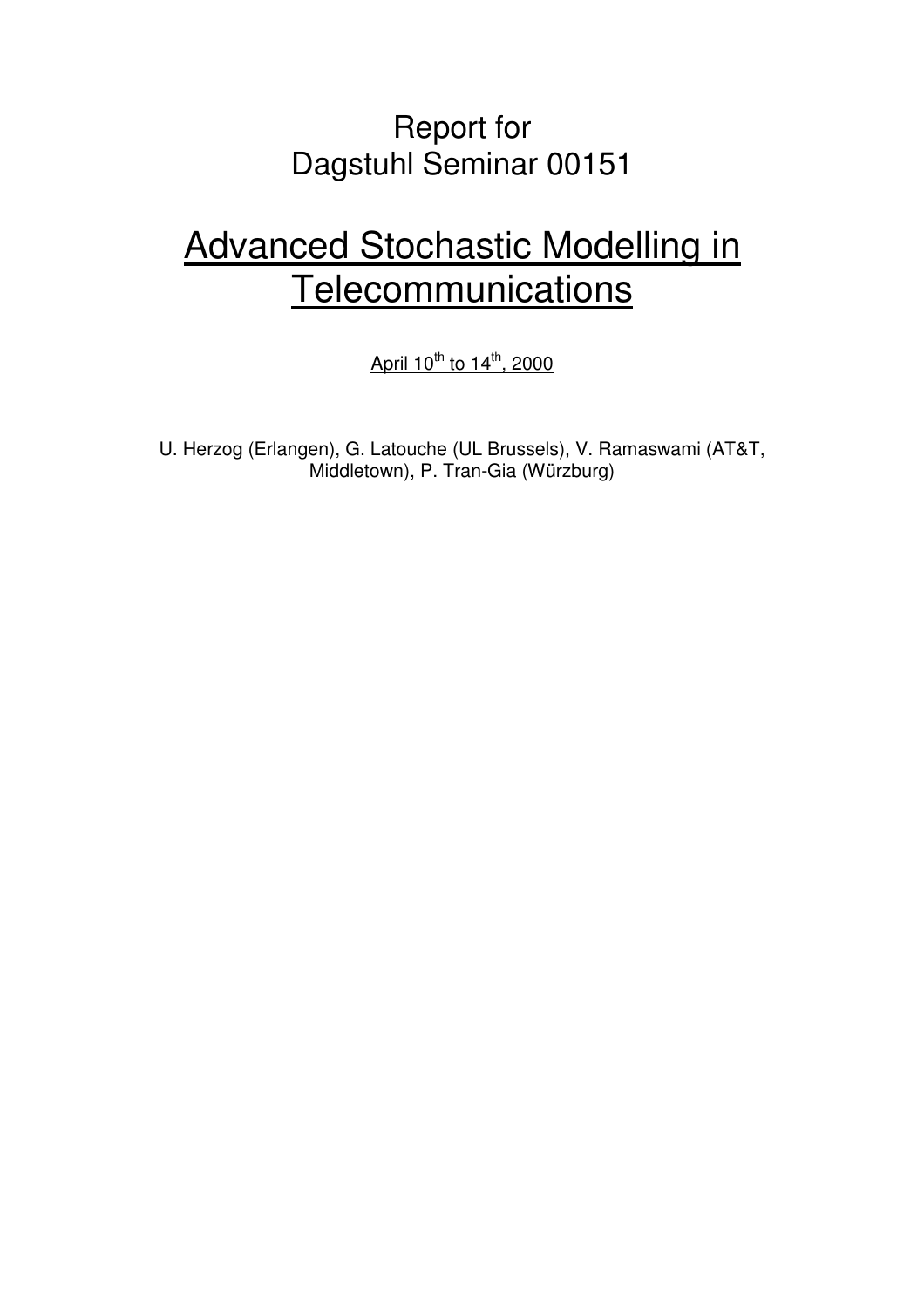| New Applications for the Stochastic Fluid Flow Model in Networking 6             |  |
|----------------------------------------------------------------------------------|--|
|                                                                                  |  |
| New Applications for the Stochastic Fluid Flow Model in Networking7              |  |
|                                                                                  |  |
|                                                                                  |  |
| Towards an Optimization of the Routing Parameters for IP Networks                |  |
|                                                                                  |  |
|                                                                                  |  |
| Insularity of Performance Evaluation? Profit from an Integrated Approach! 9      |  |
|                                                                                  |  |
|                                                                                  |  |
| Multi-Terminal Binary Decision Diagrams to Represent and Analyse Continuous      |  |
| Performance Evaluation of Wireless LANs with Stochastic Petri Nets  10           |  |
| A Numerical Framework for Solving Discrete and Finite Markov Models - Applied to |  |
| Models for CDMA-based Cell Networks: Multi-Server Stations with Spatial Markov   |  |
|                                                                                  |  |
|                                                                                  |  |
| On the Exact Cumulated Interference Power at a Leo Satellite According to Earth  |  |
| Quasi-Birth-and-Death-Models with Heavy-Tailed Queue Length Distributions 13     |  |
| The Condition Number of the Caudal Characteristic as an Indicator of the Dynamic |  |
| Reduced-Load Equivalence and Induced Burstiness in Generalized Processor Sharing |  |
| Large Polling Systems with Heavy-Tailed Service and/or Switchover Times 14       |  |
|                                                                                  |  |
|                                                                                  |  |

## **Contents**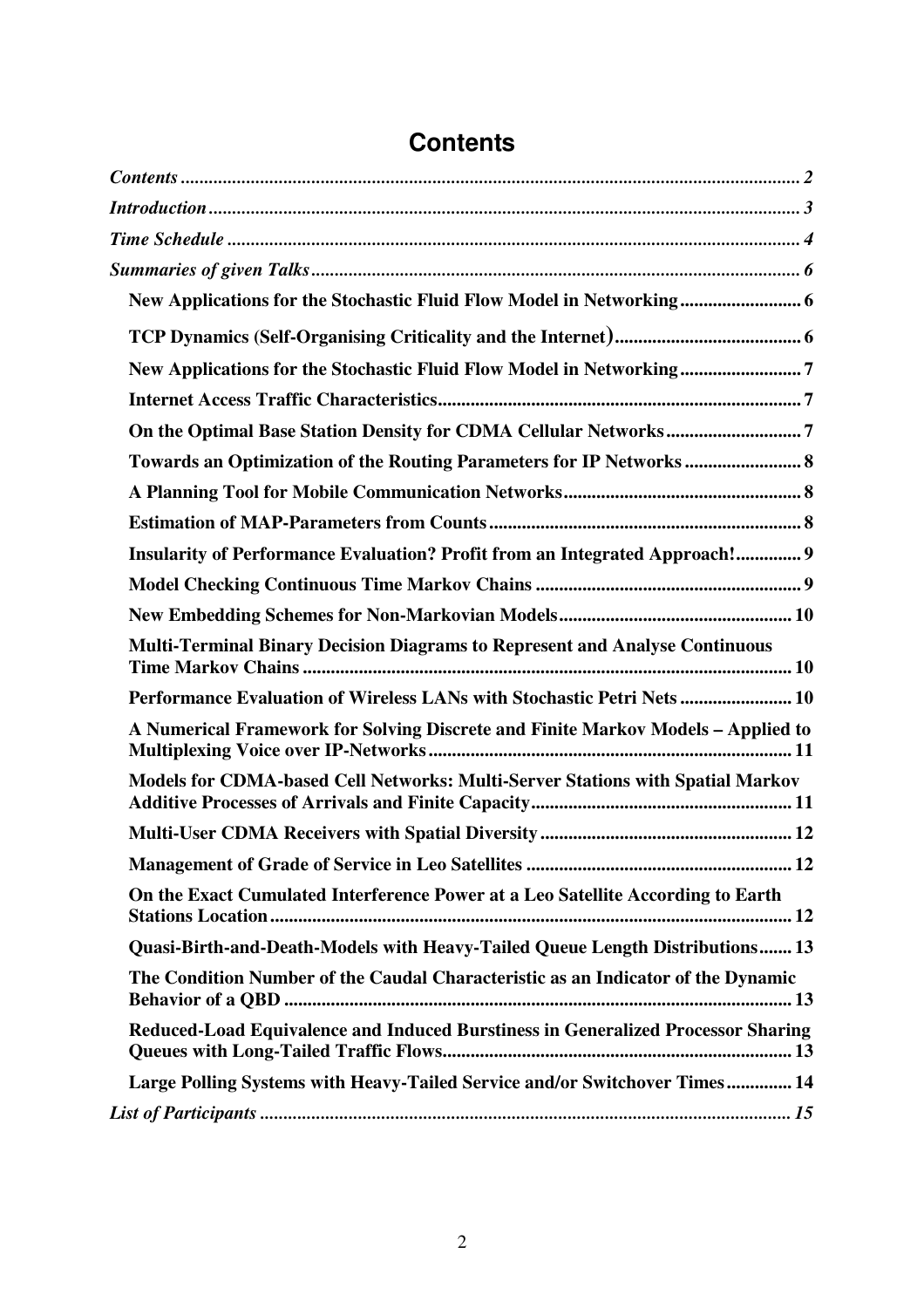### **Introduction**

Telecommunication systems have a long tradition as a source and inspiration for stochastic models which are used at every stage, from conception to planning, realization and operation. Hot topics at the present time concern mobile telecommunications and developments in internet-based services andsystems.

Internet-based services have created an enormous interest when they were first proposed, and are still the subject of intense scientific activity. During the workshop which was held this year, we have had several presentations in that area, and it is clear that the subject is not closed.

Mobile telecommunications are still in full development, both technological and methodological. No week goes by without a new announcement for an international conference devoted to the subject. This is spurred by the adoption of cellular telephones by users throughout the world, the deployment of IRIDIUM and future low earth orbit satellite systems, and the integration of fixed networks with wireless systems. These developments, in turn, create more research on mathematical models of spatial traffic, etc.

The strength of the seminar resided in the mix of participants: a sizeable proportion are employed in industrial research centers, and, among those from the academic world, several have close working relationship with industry. This lead to extremely interesting interactions among the participants, a varied set of points of views and a rich collection of problems addressed and models analyzed.

- U. Herzog, Erlangen, Germany
- G. Latouche, UL Brussels, Belgium
- V. Ramaswami, AT&T, Middletown, USA
- P. Tran-Gia, Würzburg, Germany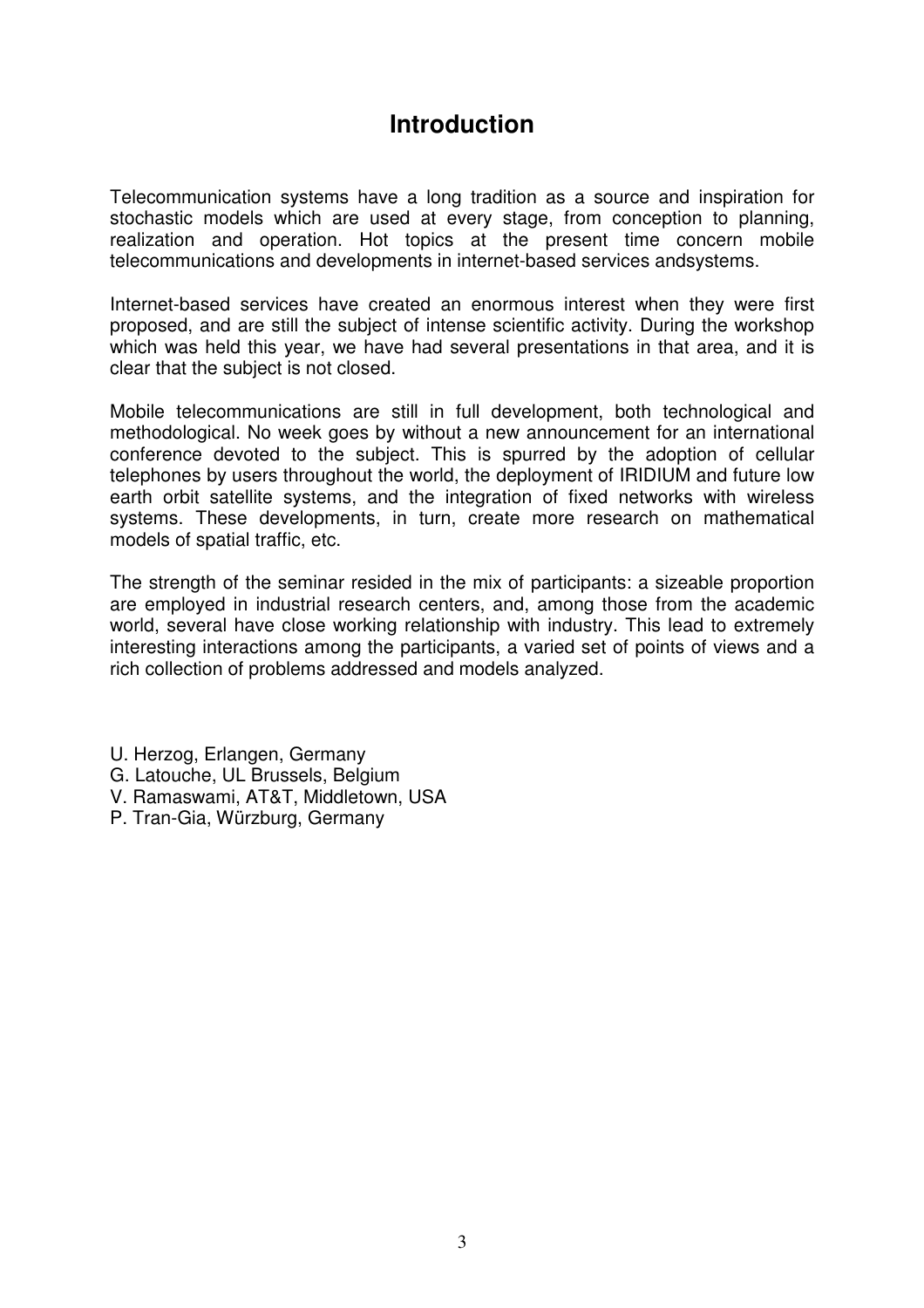## **Time Schedule**

## Monday, April 10<sup>th</sup>

| $9.00 - 10.30$  | <b>Fluid Flow Models</b> | Markus Fiedler                    | New Applications for the Stochastic Fluid<br>Flow Model in Networking |  |
|-----------------|--------------------------|-----------------------------------|-----------------------------------------------------------------------|--|
|                 | <b>TCP Systems</b>       | <b>Matthew Roughan</b>            | TCP Dynamics - Self-Organising                                        |  |
|                 |                          |                                   | Criticality and the Internet                                          |  |
| Coffee Break    |                          |                                   |                                                                       |  |
| $10.45 - 12.15$ | Traffic                  | Ake Arvidson                      | Some Results on TCP Traffic Models                                    |  |
|                 | Characteristics          | Joachim Charzinski                | Internet Access Traffic Characteristics                               |  |
| Lunch           |                          |                                   |                                                                       |  |
| $14.00 - 15.30$ | <b>Traffic Modelling</b> | Ake Arvidson, Joachim Charzinski, | Panel Discussion                                                      |  |
|                 |                          | <b>Matthew Roughan</b>            |                                                                       |  |
| Coffee Break    |                          |                                   |                                                                       |  |

### Tuesday, April 11th

| $9.00 - 10.30$  | Optimization          | <b>Rudolf Mathar</b>                 | On the Optimal Base Station Density for |  |
|-----------------|-----------------------|--------------------------------------|-----------------------------------------|--|
|                 |                       |                                      | <b>CDMA</b>                             |  |
|                 |                       | Stefan Köhler                        | Towards an Optimization of the Routing  |  |
|                 |                       |                                      |                                         |  |
|                 |                       |                                      | Parameters                              |  |
| Coffee Break    |                       |                                      |                                         |  |
| $10.45 - 12.15$ | Network Planning      | Lothar Breuer                        | A Planning Tool for Mobile              |  |
|                 |                       |                                      | <b>Communication Networks</b>           |  |
|                 |                       | <b>Bo Friis Nielsen</b>              |                                         |  |
|                 | Estimation            |                                      | Estimation of MAP-Parameters from       |  |
|                 |                       |                                      | Counts                                  |  |
| Lunch           |                       |                                      |                                         |  |
| $14.00 - 15.30$ | Modelling             | <b>Ulrich Herzog</b>                 | Insularity of Performance Evaluation?   |  |
|                 |                       |                                      | Profit from an Integrated Approach      |  |
|                 |                       | <b>Holger Hermanns</b>               | Model Checking Continuous Time          |  |
|                 |                       |                                      | <b>Markov Chains</b>                    |  |
| Coffee Break    |                       |                                      |                                         |  |
| $16.00 - 17.30$ | <b>IP and Network</b> | Bo Friis Nielsen, Stefan Köhler, Udo | Panel Discussion                        |  |
|                 | Planning              | Krieger                              |                                         |  |
|                 |                       |                                      |                                         |  |

## Wednesday, April 12<sup>th</sup>

| $9.00 - 10.30$                            | Analysis of<br><b>Stochastic Models</b> | <b>Reinhard German</b> | New Embedding Schemes for Non-<br>Markovian Models                                                   |
|-------------------------------------------|-----------------------------------------|------------------------|------------------------------------------------------------------------------------------------------|
|                                           |                                         | Markus Siegle          | Multi-Terminal Binary Decision Diagrams<br>to Represent and Analyse Continuous<br>Time Markov Chains |
| Coffee Break                              |                                         |                        |                                                                                                      |
| $10.45 - 12.15$                           | <b>Wireless Networks</b>                | Armin Heindl           | Performance Evaluation of Wireless                                                                   |
|                                           |                                         |                        | <b>LANs with Stochastic Petri Nets</b>                                                               |
|                                           |                                         | <b>Michael Menth</b>   | A Numerical Framework for Solving<br>Discrete and Finite Markov Models -                             |
|                                           |                                         |                        | Applied to Multiplexing Voice over IP-                                                               |
|                                           |                                         |                        | <b>Networks</b>                                                                                      |
| Lunch                                     |                                         |                        |                                                                                                      |
| Social Event: Excursion to Idar-Oberstein |                                         |                        |                                                                                                      |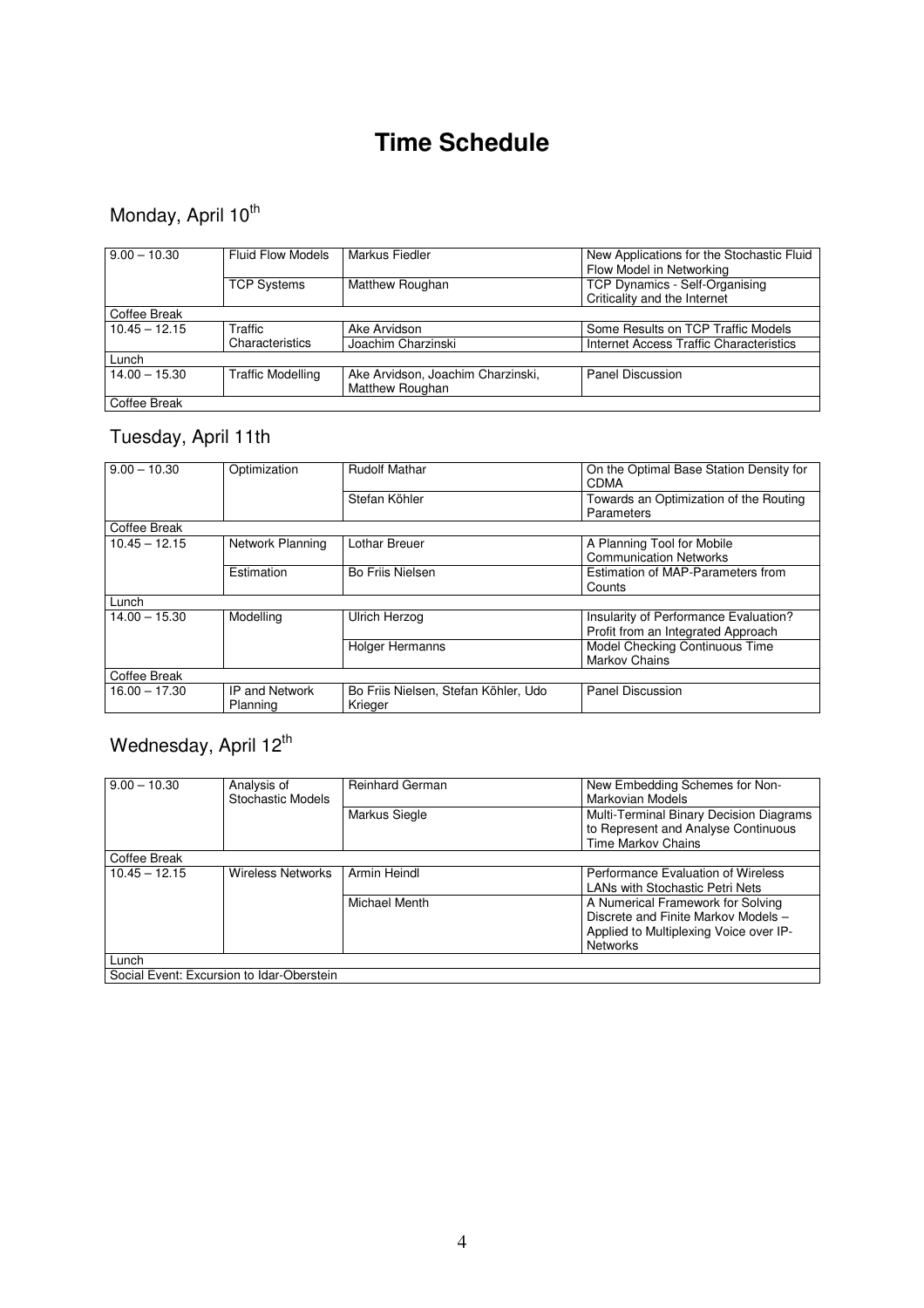## Thursday, April 13th

| $9.00 - 10.30$  | Spatial Models for<br><b>CDMA</b> | Dieter Baum                                  | Models for CMDA-based Cell Networks:<br>Multi-Server Stations with Spatial Markov<br>Additive Processes of Arrivals and Finite<br>Capacity |
|-----------------|-----------------------------------|----------------------------------------------|--------------------------------------------------------------------------------------------------------------------------------------------|
|                 |                                   | Stephen Hanly                                | Multi-User CDMA Receivers with Spatial<br><b>Diversity</b>                                                                                 |
| Coffee Break    |                                   |                                              |                                                                                                                                            |
| $10.45 - 12.15$ | Low Orbit Satellites              | Nikhil Jain                                  | Management of Grade of Service in Leo<br><b>Satellites</b>                                                                                 |
|                 |                                   | Marie-Ange Remiche                           | On the Exact Cumulated Interference<br>Power at Leo Satellite According to Earth<br><b>Stations Location</b>                               |
| Lunch           |                                   |                                              |                                                                                                                                            |
| $14.00 - 15.30$ | <b>ODB Models</b>                 | Peter Taylor                                 | Quasi-Birth-and-Death-Models with<br><b>Heavy-Tailed Queue</b>                                                                             |
|                 |                                   | Guy Latouche                                 | The Condition Number of the Caudal<br>Characteristic as an Indicator of<br>the Dynamic Behavior of a QBD                                   |
| Coffee Break    |                                   |                                              |                                                                                                                                            |
| $16.00 - 17.30$ | <b>Wireless Systems</b>           | Stephen Hanly, Nikhil Jain, Rudolf<br>Mathar | <b>Panel Discussion</b>                                                                                                                    |

## Friday, April 14<sup>th</sup>

| $9.00 - 10.30$  | Heavy-Tailed<br>Models | Sem Borst                    | Reduced-Load Equivalence and Induced<br>Burstiness in Generalized Processor<br>Sharing Queues with Long-Tailed Traffic<br><b>Flows</b> |
|-----------------|------------------------|------------------------------|----------------------------------------------------------------------------------------------------------------------------------------|
|                 |                        | Jacques Resing               | Polling Systems with Heavy-Tailed<br>Service and/or<br><b>Switchover Times</b>                                                         |
| Coffee Break    |                        |                              |                                                                                                                                        |
| $10.45 - 12.15$ | Concluding<br>Session  | Guy Latouche, Phouc Tran-Gia |                                                                                                                                        |
| Lunch           |                        |                              |                                                                                                                                        |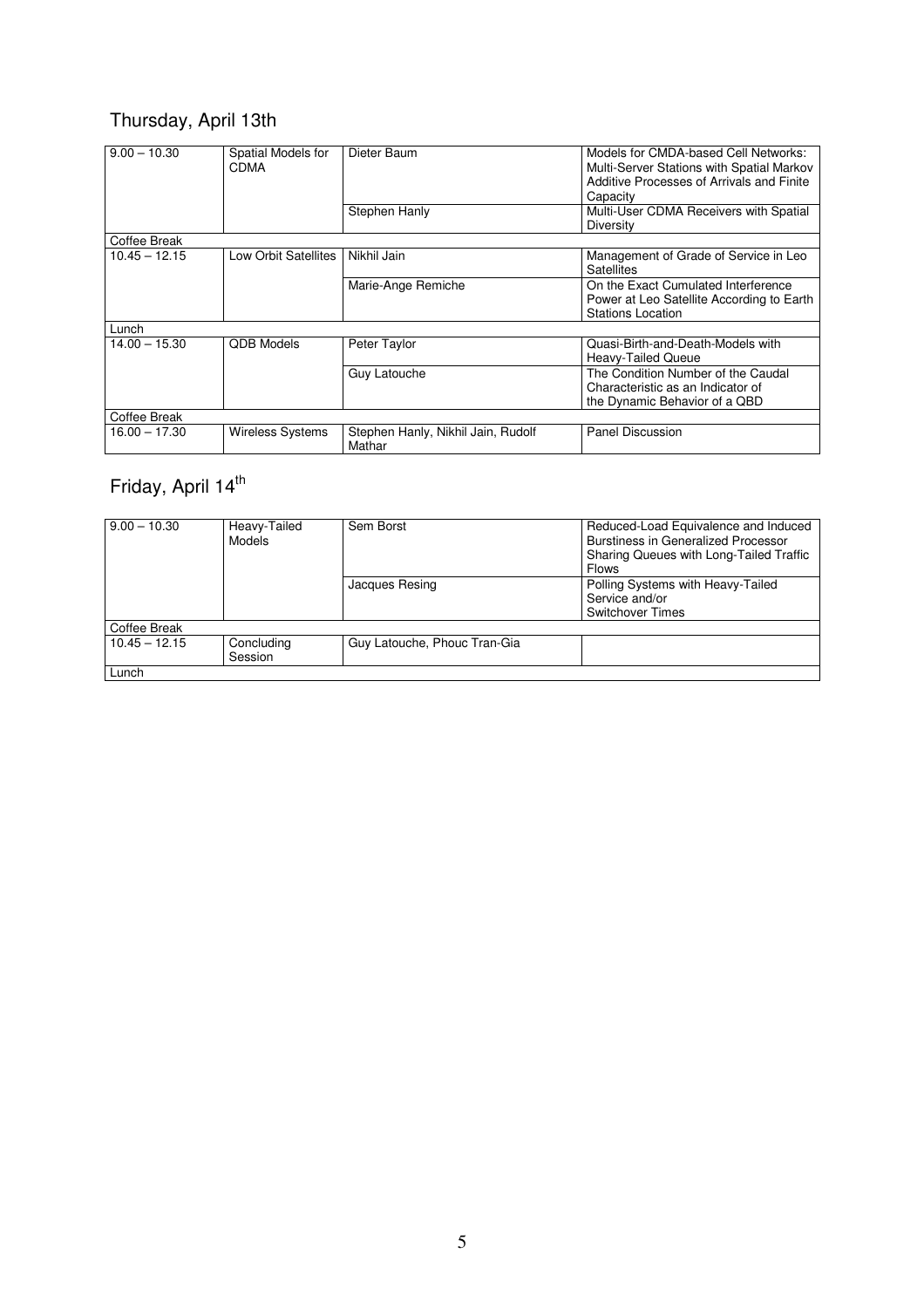### **Summaries of given Talks**

#### **New Applications for the Stochastic Fluid Flow Model in Networking**

#### Markus Fiedler, University of Karlskrona/Ronneby

The talk addresses some new applications for the fluid flow model that underline the versatility of this model for performance evaluation both within and at the edge of wired and wireless networks. Crucial properties of the model that provide the basis for this versatility are presented, e.g. the equivalence of sources and servers. Open issues that come along with these applications are also identified and might serve as a basis for discussion.

#### **TCP Dynamics (Self-Organising Criticality and the Internet)**

#### Matthew Roughan, University of Melbourne

TCP/IP (the Transmission Control Protocol/Internet Protocol) is the basis of the Internet. Included in TCP is a window flow control designed (by Van Jacobson) to prevent congestion collapses such as that which crippled the Internet in October 1986. Recently several people have started studying the TCP congestion controls in order to understand the performance of TCP/IP networks. Many simple models have been proposed, often assuming that individual TCP sources are only weakly coupled. However, there is good evidence that TCP sources are often quite strongly coupled -- in fact they may become synchronised. Hence there is a need to study the ways in which sources may interact. In our study we show that the interactions between TCP sources may even lead to properties such as Long-Range Dependence (LRD). It is now well known that data traffic exhibits LRD, but the current wisdom is that it arises from heavy-tailed file-size distributions, or inter-activity periods. We deliberately avoid using any such distributions in our study, and therefore our findings seem to indicate that there are other possible sources of LRD in data traffic. Furthermore, we note that different types of scaling behaviour such as Multi-Fractality, which can be observed in Wide-Area Network traffic, can also be generated through the dynamics of the TCP congestion controls. One potential mechanism which might be responsible for the observed LRD is Self-Organising Criticality (SOC). Systems in phase transition, or at a critical point often exhibit heavy-tailed behaviour (for instance consider the M/M/1 queue when the traffic intensity rho=1). SOC is a mechanism whereby a system's dynamics inherently force it into the critical region where heavy-tailed (and hence LRD) behaviour may occur.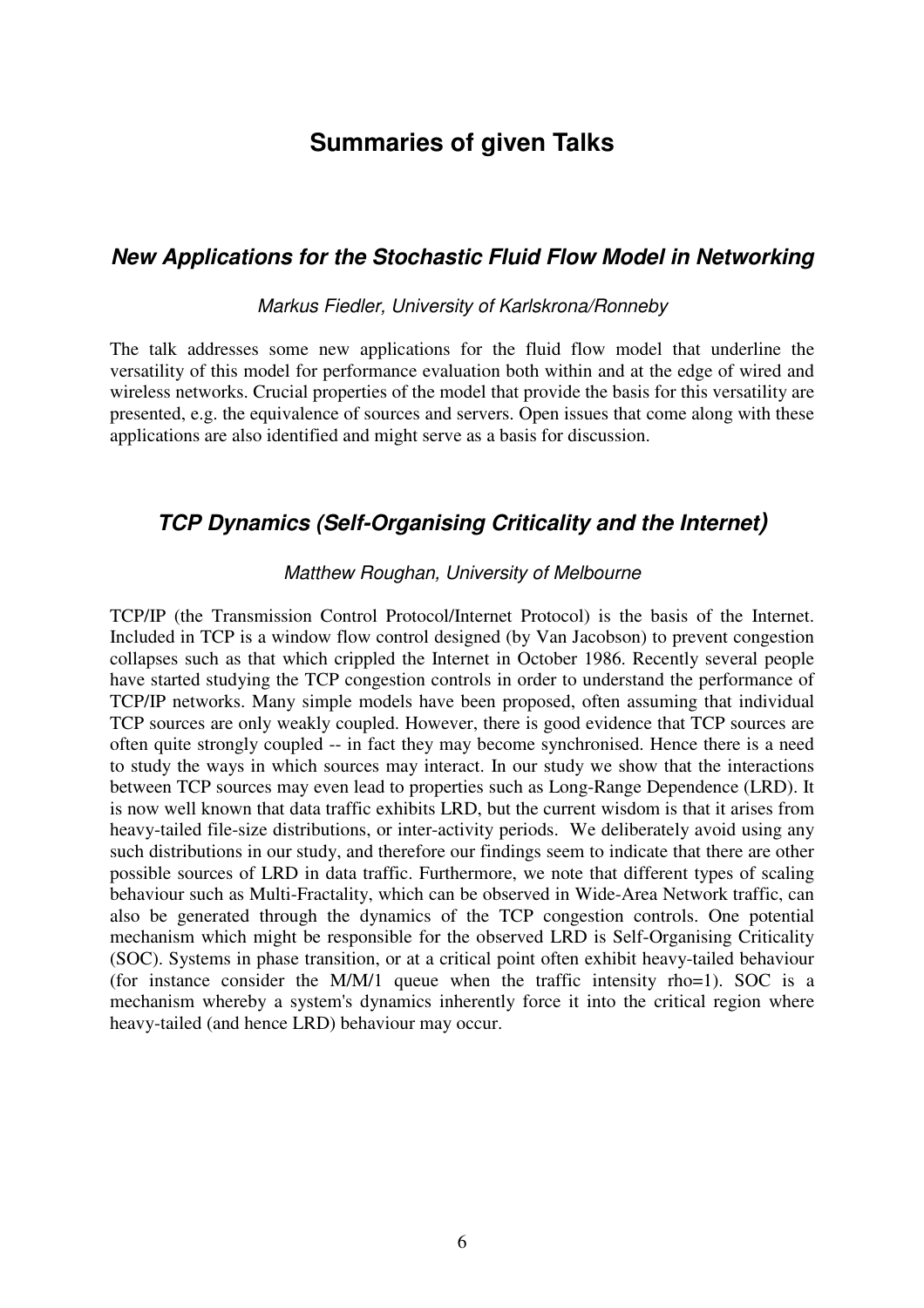#### **New Applications for the Stochastic Fluid Flow Model in Networking**  Åke Arvidson, Ericsson Sweden

I intend to present some new simulation results where two approachees to TCP traffic modelling are compared. In one approach, link traffic is modelled and in the other user behaviour and protocols are modelled. The former approach can be referred to as an open loop model in which the congestion control of TCP is disconnected whereas it the latter is a closed loop model with the congestion control activated. We will show that the results you get are very different. The conclusion is that we need to develop closed loop models and we will also present some properties that these models should have. Parts of the talk refer to material that was already presented at the ITC last year, and some parts are new.

#### **Internet Access Traffic Characteristics**

Joachim Charzinski, Siemens AG, Munich

Traffic characterisation can be done on different time resolution levels, which describe different properties of user and application behaviour. In addition, the traffic caused by elastic Internet applications is influenced by two major feedback loops: TCP flow control and the feedback from network performance on user behaviour. Currently, most traffic in the Internet backbone and access networks is elastic (WWW, E-Mail, file transfer) traffic. On the basis of long-time traffic traces, characteristics of Internet client traffic are presented for different time scales and flow levels. Investigations of the correlation structure of some flow characteristics reveal that symmetrical connections occur even at high bit rates. A large number of TCP connections can therefore benefit from symmetric access network bandwidths although HTTP, e-mail and file transfer traffic on average is asymmetric.

#### **On the Optimal Base Station Density for CDMA Cellular Networks**  Rudolf Mathar, RWTH Aachen

The minimal base station density for a CDMA cellular radio network is determined such that the outage probability does not exceed a certain threshold. Base stations are assumed to be located on a regular triangular grid of a certain distance, while mobiles are randomly distributed according to a two-dimensional Poisson process. Each mobile may be in soft handoff with at most four surrounding base stations, applying power control to the one with least attenuation. By using normal approximations to the total interference power at a reference base station for a purely deterministic power propagation law and for a correlated log-normal shadowing law the optimum base station distance is shown to be proportional to the inverse of the square root of the traffic intensity.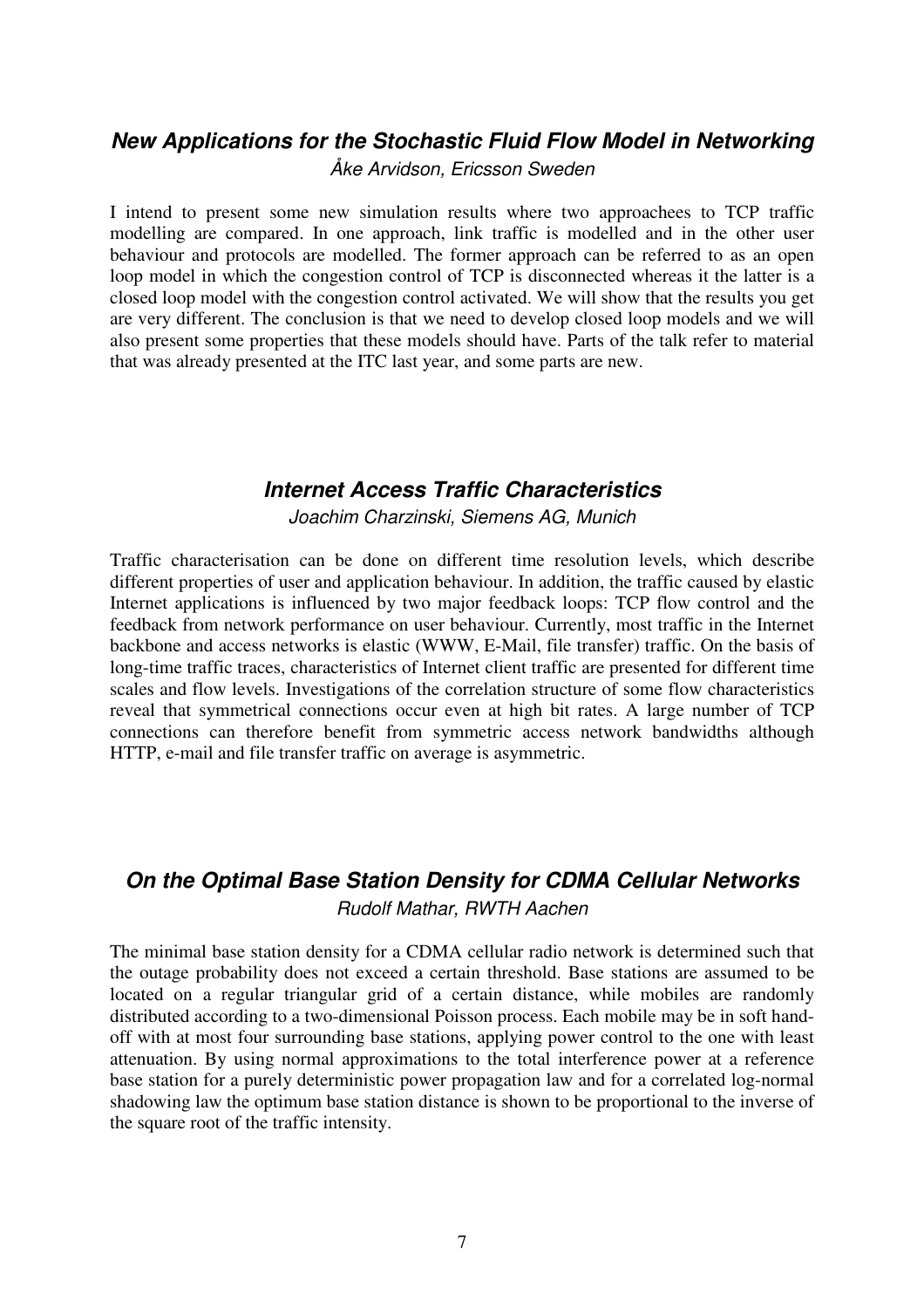#### **Towards an Optimization of the Routing Parameters for IP Networks**

Stefan Köhler, University of Würzburg

Routing is one of the key issues in IP networks. However, few methods exist to optimize the routing for a particular network. Most effort is invested to improve the routing protocols itself. In this work a possibility to specify appropriate values for the link costs of a given network with linear programs is presented. The obtained link costs can be directly translated into values suitable for the metrics of the two currently most important routing protocols EIGRP and OSPF in today's Internet. With this method a homogeneous distribution of traffic in IP-based networks can be achieved.

#### **A Planning Tool for Mobile Communication Networks**

Lothar Breuer, University of Trier

The planning of mobile communication networks requires to have a model of the foreseeable amount of traffic in order to allocate adequate cell capacities. The present paper applies a spatial infinite server queue to answer that question. First, a natural generalization of the BMAP concept is introduced and called Spatial Markovian Arrival Process (SMAP). SMAPs generalize BMAPs towards time--inhomogeneous arrival rates and spatially distributed batch arrivals. Then, spatial infinite server queues with SMAP arrivals and general service time distributions (depending on arrival positions) are examined in several stages of generality, including user movements and periodic arrival intensities. Finally, it is shown how to apply spatial infinite server queues to the planning of mobile communication networks.

#### **Estimation of MAP-Parameters from Counts**

Bo Friis Nielsen, Technical University of Denmark

The Markovian arrival process is a very versatile and flexible tool for modelling highly variable traffic in modern communication systems. Usually data on packet traffic is collected on an aggregated basis i.e. as the cumulative number in consecutive time slots rather than the timestamps from individual packets. Work in progress addressing this issue will be discussed. So far, thorough investigations have been performed estimating parameters of the interrupted Poisson process based on absorbed values of the counting process in some fixed time slot.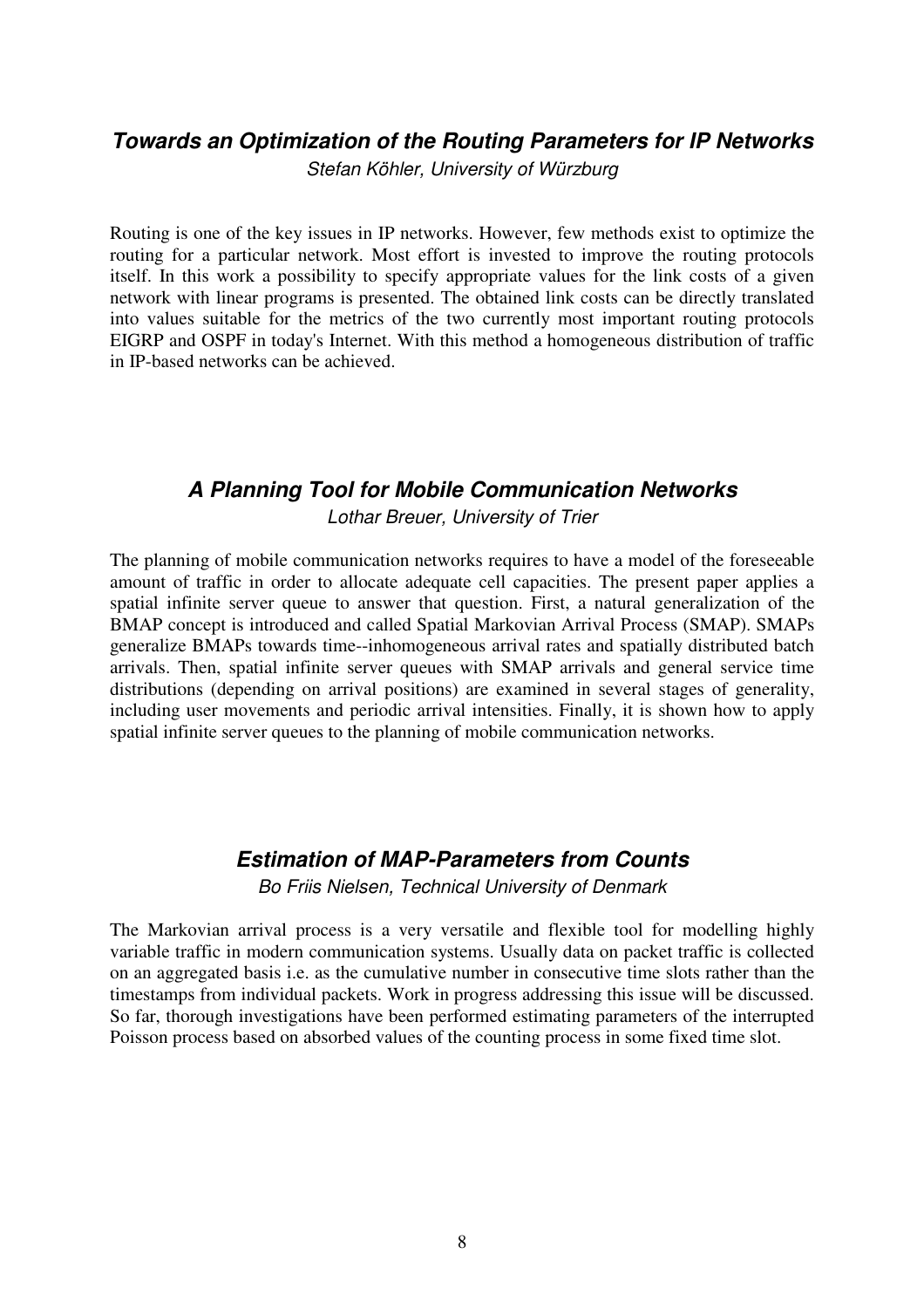#### **Insularity of Performance Evaluation? Profit from an Integrated Approach!**

Ulrich Herzog, University of Erlangen-Nürnberg

One often complains about the insularity of performance evaluation. But did we learn from Dormenico's analysis? Did we narrow the gap between system designers and pe-specialists? Smoothly enhanced functional description techniques are a significant contribution to reach this goal. Typical examples are stochastic extensions of Petri nets, graph models, process algebras or specification languages such as SDL/MSC and LOTOS. We favor Stochastic Process Algebras and LOTOS because of their unique features allowing one to systematically specify (and model) complex systems from smaller ones: There are mechanisms available for the composition of behaviors as well as for abstraction of internal behavior. In addition, process algebras offer an algebraic characterization of equivalent system behavior. These features are very attractive for the performance comparison of different system designs, for automatic model reduction techniques as well as for hierarchical modelling. We introduce the fundamental ideas and concepts and we value state-of-the-art as well as trends.

## **Model Checking Continuous Time Markov Chains**

Holger Hermanns, University of Twente

Continuous-time Markov chains (CTMCs) are widely used to describe stochastic phenomena in many diverse areas. They are used to estimate performance and reliability characteristics of various nature, for instance to quantify throughputs of manufacturing systems, to locate bottlenecks in communication systems, or to estimate reliability in aerospace systems. CTMCs are the underlying semantic model of major high level performance modelling formalisms such as stochastic Petri nets, stochastic process algebras, and Markovian queueing networks. Model checking is a very successful technique to establish correctness of systems from similar application domains, usually described in terms of a nondeterministic finite-state model. One of the major reasons for the success of model checking tools in practice is the efficient way to cope with the state-space explosion problem, using symbolic (BDD-based) techniques. In this talk, I will discuss the use of symbolic model checking to assess performance and reliability properties of CTMCs. With this approach, properties-of-interest are expressed as formulas of a stochastic extension of the logic CTL and interpreted over CTMCs. Model checking this logic requires the solution of linear systems of equations and of systems of Volterra integral equations. I will outline approximate techniques for solving the equation systems, and present a JAVA implementation of a Markov chain model checker.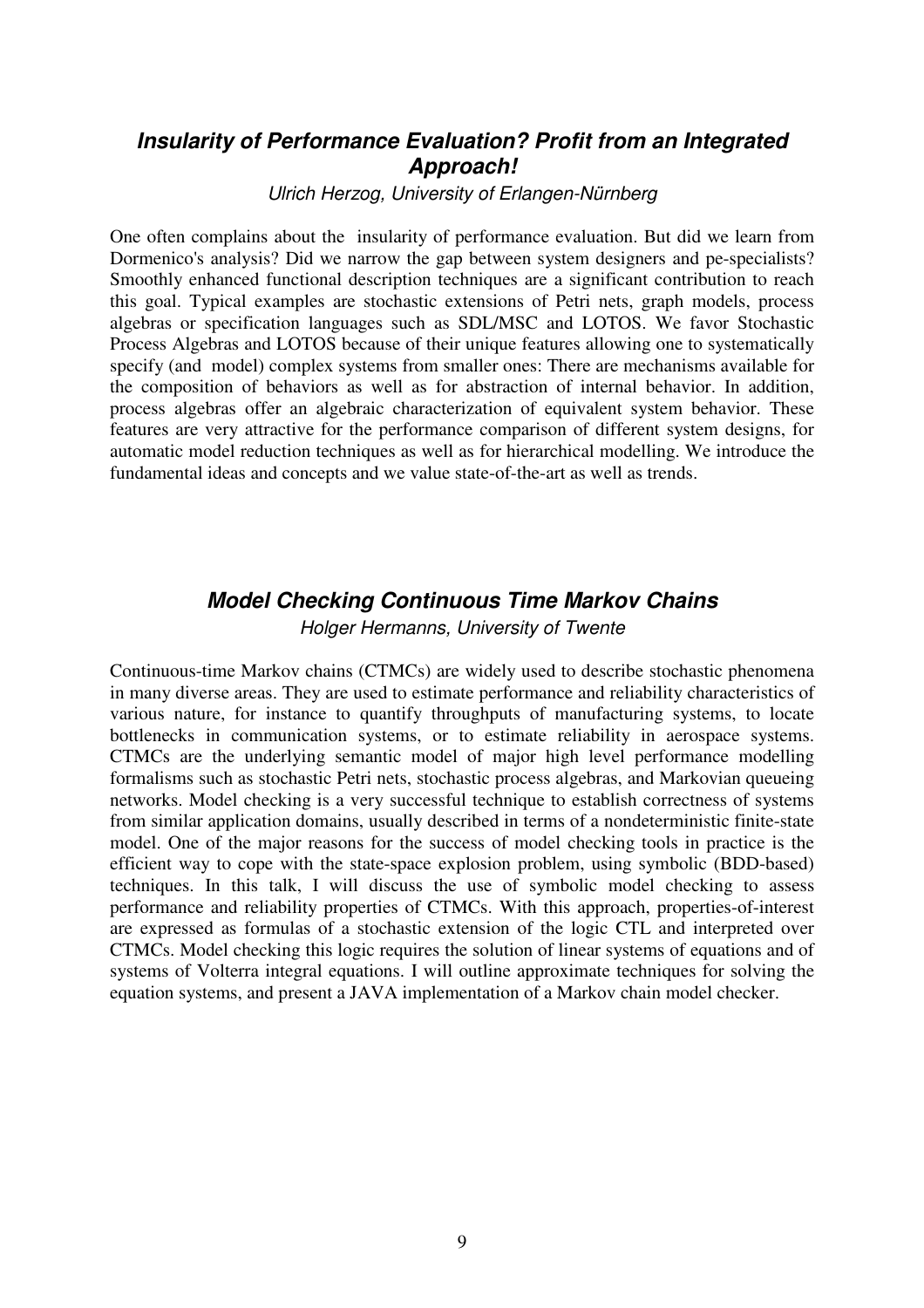#### **New Embedding Schemes for Non-Markovian Models**

Reinhard German, Technical University of Berlin

We consider the problem of analysing non-Markovian stochastic models numerically. A wellknown approach is to embed a Markov chain at instants of regeneration. It allows us to have models with generally timed activities under the restriction that they are mutually exclusive. In order to deal also with models in which generally timed activities are concurrent, it is possible to use hierarchically structured regeneration intervals. However, in the general case complex expressions are obtained, and the practical relevance may be limited. Going one step back is to have models with concurrent deterministically timed activities which are appropriately synchronised. This leads to a concept of cascaded embedding and to comparatively simple expressions. We will illustrate this concept by modeling a double token bucket with stochastic Petri nets.

#### **Multi-Terminal Binary Decision Diagrams to Represent and Analyse Continuous Time Markov Chains**

Markus Siegle, University of Erlangen-Nürnberg

Binary Decision Diagrams (BDDs) have gained high attention in the context of design and verification of digital circuits. They have successfully been employed to encode very large state spaces in an efficient, symbolic way. Multi Terminal BDDs (MTBDDs) are generalisations of BDDs from Boolean values to values of any finite domain, in our case a finite set of transition rates. In this talk, we investigate the applicability of MTBDDs to the symbolic representation of continuous time Markov chains, derived from high-level formalisms such as queueing networks or process algebras. We point out the advantages that can be gained if symbolic representations are constructed in a compositional fashion. Based on MTBDDs, we discuss iterative numerical methods to compute the steady-state probability vector that work in a completely symbolic way. We also give an overview of our prototype tool which implements all aspects of symbolic model construction and analysis.

#### **Performance Evaluation of Wireless LANs with Stochastic Petri Nets**

Armin Heindl, Technical University of Berlin

In late 1997, IEEE standardized the physical layers and the medium access for wireless local area networks. This contribution presents a performance study of the distributed coordination function, the fundamental contention based access mechanism. Most performance studies adopt unchecked simplifying assumptions or do not reveal all details of the simulation model. A Stochastic Petri net model is developed, which captures all relevant system aspects in a concise way. Simulation allows to quantify the influence of many mandatory features of the standard on performance, especially the backoff procedure, extended interframe spaces, and the timing synchronisation function. We identify conditions when simplifying assumptions commonly used in analytical modeling are justified. Applying these conditions, we derive a more compact and analytically tractable model from the detailed model.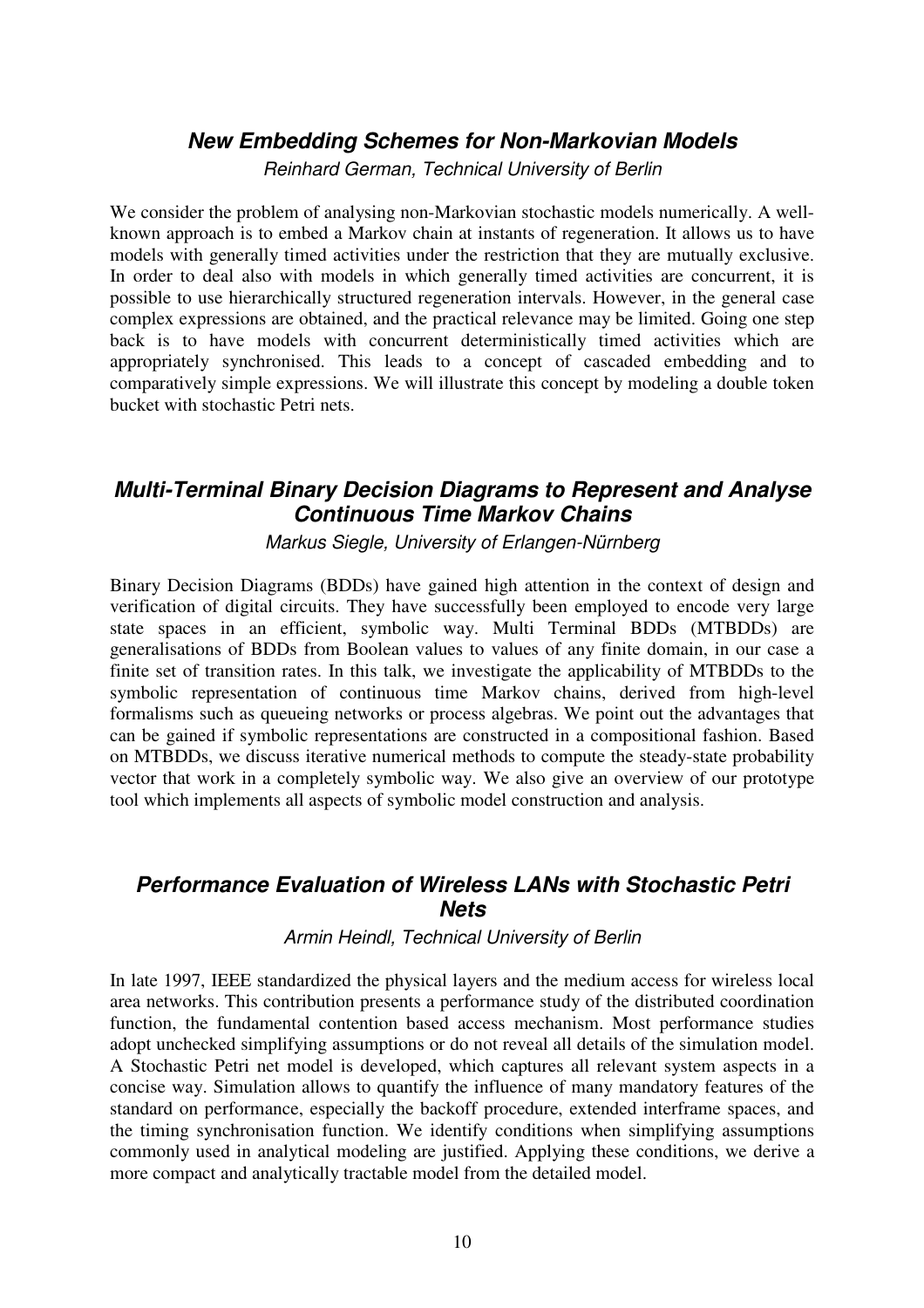#### **A Numerical Framework for Solving Discrete and Finite Markov Models – Applied to Multiplexing Voice over IP-Networks**

Michael Menth, University of Würzburg

Discrete Markov Models are often the basis for performance evaluation of telecommunication systems. For the description of models the state transition matrix is normally used, which is already a combination of the mere model behavior and the influence of probabilistic events. A new specification clearly separates both aspects. The formal description focuses on the functionality of the model. It consists of renewal points, model states (*X*), and influencing factors (*Y*) which are both represented by random variables. The state transition function  $X_n+1=f(X_n,Y)$  determines the future model state given the current one and the influencing factor. This functional description facilitates dealing with complex Markov models. A compiler syntactically derives the code for a numerical program that iteratively computes the stationary state distribution without explicitly requiring the state transition matrix. This approach allows the treatment of very large Markov chains even if sparse matrix methods exceed the computer's memory.

We apply this framework to investigate the following system. Compressed voice samples are tunneled over IP networks in the RTP/UDP/IP protocol stack which leads to a very high overhead (200% - 300%). As a consequence, the throughput in terms of transported user data in the network is fairly low. Recently, the IETF suggests to overcome this by carrying several voice samples with the same destination node in one packet. The Real-time Transport Protocol (RTP) is used for multiplexing to share the RTP header information for many voice samples. Collecting voice samples for the common transmission delays them and a timer is used to limit their delay. Leaky bucket spacing is further applied to the outgoing IP traffic. The voice samples have strict requirements for loss and delay that must be met in this scenario. The numerical results we get from this model illustrate that 60% of the bandwidth can be saved by RTP multiplexing and that there is an optimum timer value that maximizes the link utilization while meeting the QoS conditions.

#### **Models for CDMA-based Cell Networks: Multi-Server Stations with Spatial Markov Additive Processes of Arrivals and Finite Capacity**  Dieter Baum, University of Trier

The class of level dependent spatial (univariate or multivariate) Markov-additive processes of arrivals (MAPAs), containing the set of spatial BMAPs as a subclass, has been proven to be well suited for modelling the input stream of integrated services data networks. Multi server queues with arrival processes of this type can be used, in particular, to model the behaviour of CDMA based cell networks with non-moving customers. In this paper we recapitulate results for BMAP/G/ and MAPA/G/K/K stations together with their multidimensional as well as spatial variants. These results are based on the solution of certain matrix differential equations. Additionally, we present a new approach to take into account movements of customers, such that, for example, the transient as well as steady state distributions of the number of moving mobiles with calls in progress can be computed for any subregion within some district of interest.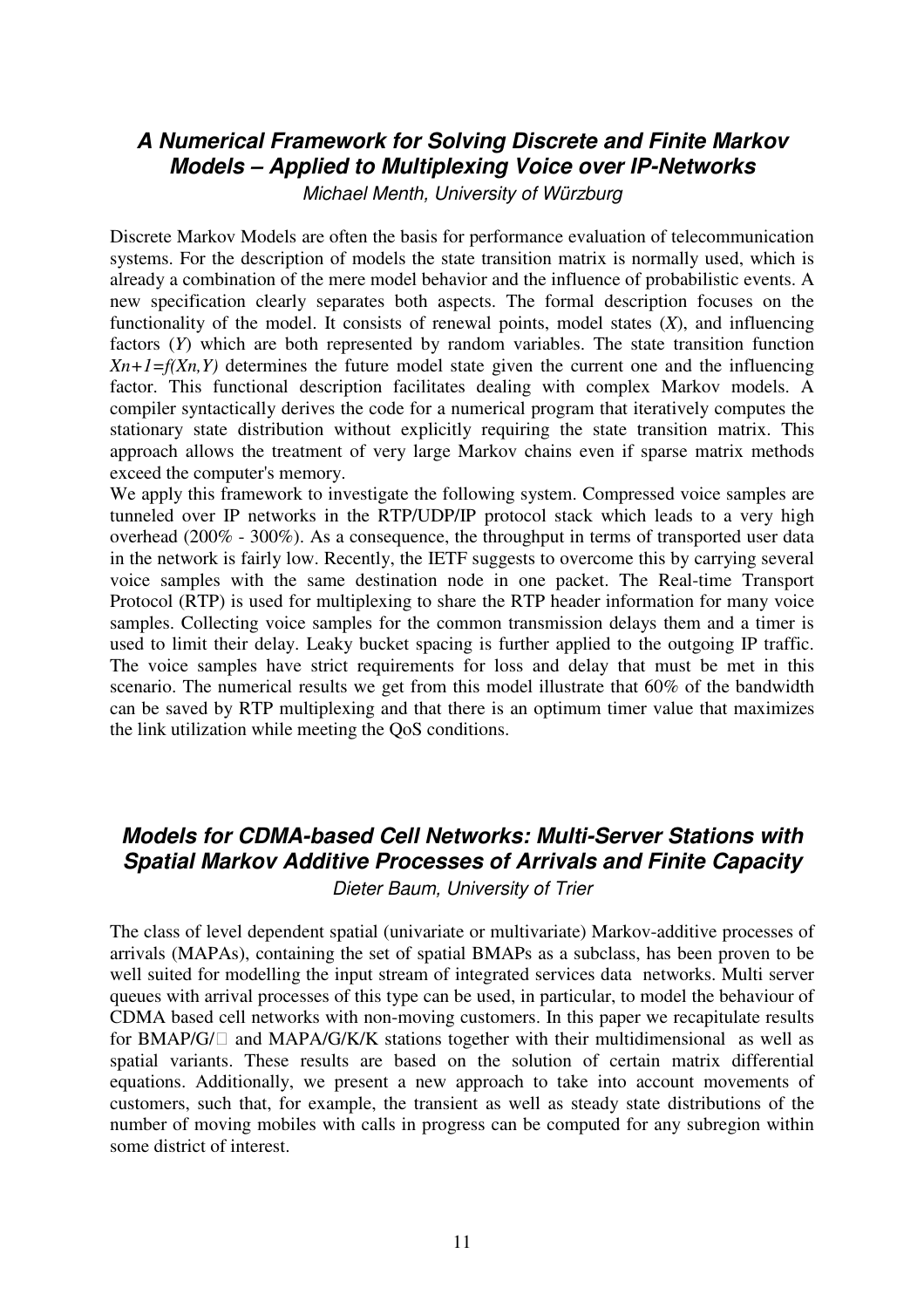#### **Multi-User CDMA Receivers with Spatial Diversity**

Stephen Hanly, University of Melbourne

In this talk, we examine the capacity of a CDMA link with spatial diversity i.e. where the receiver is equipped with an antenna array. We model the case of independent, identically distributed, flat fading to each antenna. We show that asymptotically, in the limit of large spreading, a resource pooling phenomena occurs: the system behaves like a single antenna, with received power the pooled received power from each antenna of the original system, and processing gain the product of the original processing gain and the number of antennas. The theory of large random matrices and their eigenvalue distributions is used to get a ``law of large numbers'' for the signal to interference ratio, from which the resource pooling phenomena emerges.

#### **Management of Grade of Service in Leo Satellites**

Nikhil Jain, Qualcomm Inc., USA

A framework for management of service in satellite systems is needed. This talk attempts to develop one such framework. We describe a model that uses two classes of arrivals with n servers. One of the class of customers have a higher priority than the other class. Some servers are reserved for higher priority customers. The higher priority customers are not queued but are blocked if the server is not available. The queue is infinitely long. The talk outlines a queuing model that gets a closed form solution of the ergodic probabilities of the system. Furthermore, some unique properties of the system are exploited to develop a optimization technique. The combination of the optimization technique and the closed form solution will allow this scheme to be deployed in the communication system where this system gets reprovisioned automatically as the traffic changes.

#### **On the Exact Cumulated Interference Power at a Leo Satellite According to Earth Stations Location**

Marie-Ange Remiche, University of Brussels

Due to their algorithmic tractability, Isotropic Phase Planar Point Processes constitute a set of attractive point processes in the plane. In this presentation, a already analysed technique is extended in order to characterize marked IPhP\$^3\$, where in this analysis the marks are deterministic fonctionnals of the location itself of the points. Those marked point processes found their interest in wireless model where not only the number of user in a given area matters, but also their associated marks. An application motivates this whole study: how to measure the two first moments of the cumulated interference power at a satellite in a Low Earth Orbital satellites telecommunication system, where CDMA is used.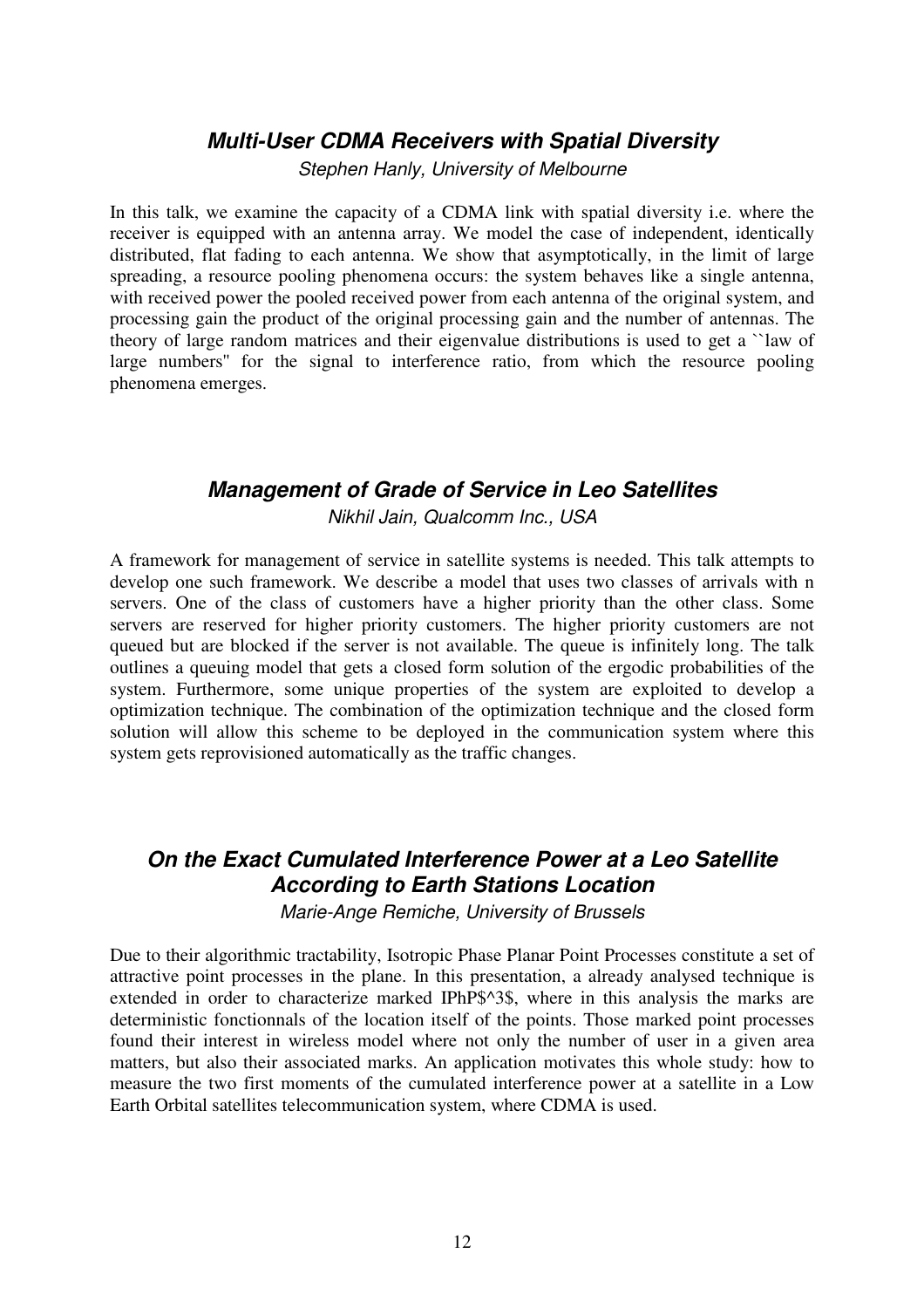#### **Quasi-Birth-and-Death-Models with Heavy-Tailed Queue Length Distributions**

Peter Taylor, University of Adelaide

It seems to be widely-believed that heavy-tailed behaviour in a queue is incompatible with a Markovian description for the arrival and service processes. In this talk we demonstrate that, provided that the Markovian description of either the arrival or service process is allowed to have infinitely many states, this is not true. We achieve this by exhibiting a class of M/Ph/ queues which have heavy-tailed queue length distributions.

#### **The Condition Number of the Caudal Characteristic as an Indicator of the Dynamic Behavior of a QBD**

Guy Latouche, University of Brussels

The spectral radius ε of the rate matrix of an ergodic QBD is known to be indicative of the tail behavior of the steady state probability distribution. For that reason, ε is called the caudal characteristic and is used as a descriptor of the dynamics of the QBD. In this paper, we show that additional information can be given by the condition number of the spectral radius  $\kappa(\epsilon)$ . especially in those cases where  $\kappa(\epsilon)$  is huge.

#### **Reduced-Load Equivalence and Induced Burstiness in Generalized Processor Sharing Queues with Long-Tailed Traffic Flows**  Sem Borst, CWI Amsterdam

We discuss the asymptotic behavior of long-tailed traffic flows under the Generalized Processor Sharing (GPS) discipline. GPS-based scheduling algorithms, such as Weighted Fair Queueing, play a major role in achieving differentiated quality-of-service in integratedservices networks. We show a sharp dichotomy in qualitative behavior, depending on the relative values of the weight parameters. In certain cases, an individual flow with long-tailed traffic characteristics is effectively served at a constant rate. Asymptotically, the flow is then only influenced by the traffic characteristics of the other flows through their average rate. In particular, the flow is essentially immune from excessive activity of flows with `heavier' tailed traffic characteristics. In other scenarios however, a flow may be strongly affected by the activity of `heavier'-tailed flows, and may inherit their traffic characteristics, causing induced burstiness. The stark contrast in qualitative behavior illustrates the crucial importance of the weight parameters.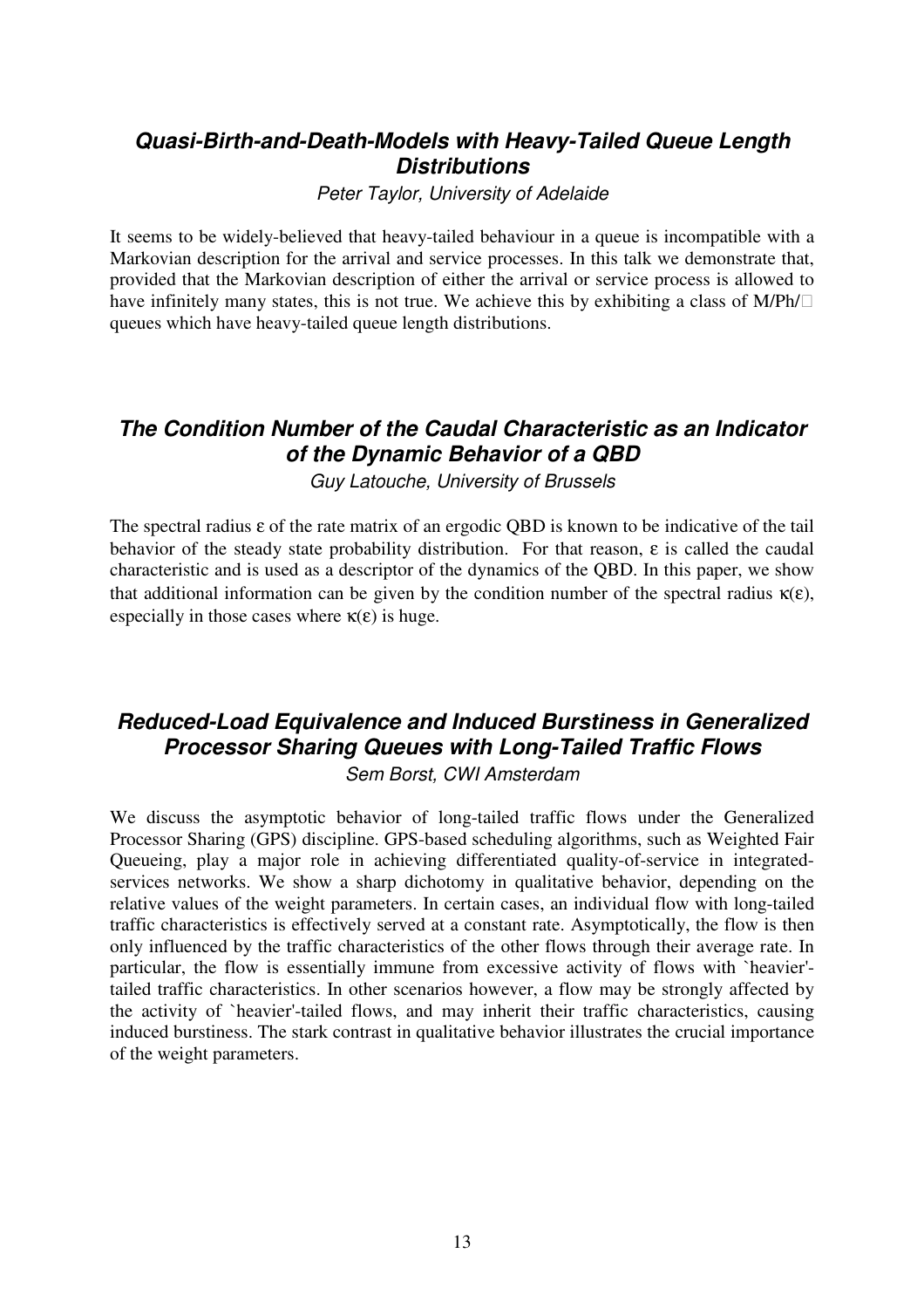#### **Large Polling Systems with Heavy-Tailed Service and/or Switchover Times**

#### Jacques Resing, Eindhoven University of Technology

Polling systems are queueing systems in which a single server visits several queues in some predescribed, e.g. cyclic, order. These systems have a wide range of applications, not only in computer-communications, but also in manufacturing and traffic. In view of the role of polling in computer-communication networks, it is important to study the effect of heavytailed service and/or switchover time distributions on the tail behaviour of the waiting times in polling systems. In this talk we will discuss this tail behaviour for cyclic polling systems with Poisson arrivals, general independent service and switchover times and the gated or exhaustive service discipline. At each queue, customers are served in the order in which they arrive. Our main result is the following. If at least one of the service and/or switchover time distributions has a regularly varying tail of index -ν  $(v > 1)$  and the others have a lighter tail, then the waiting time distribution at each queue has a regularly varying tail of index 1-ν.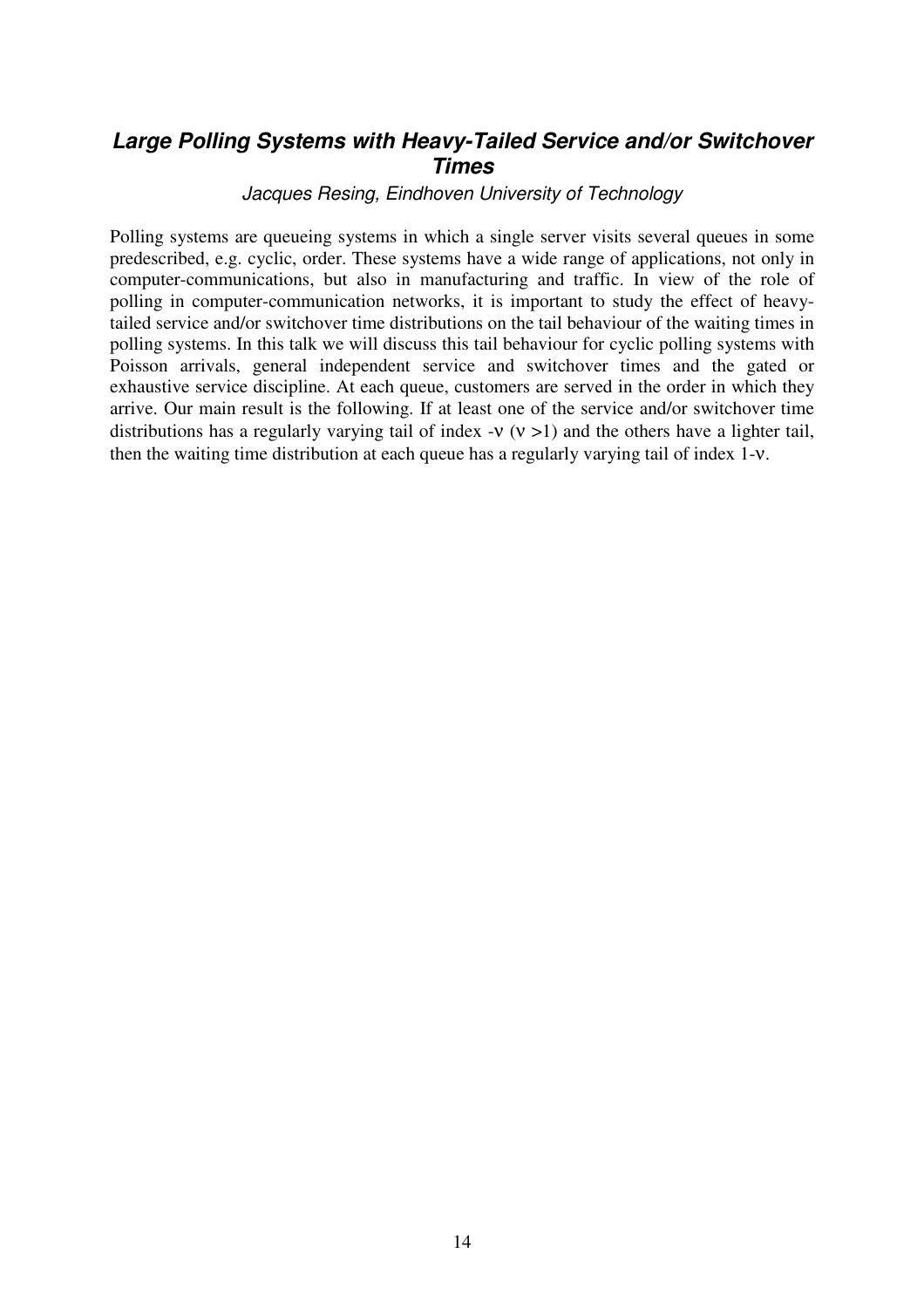### **List of Participants**

Åke Arvidsson Ericsson Network Core Products S-37225 Ronneby (S) Tel: +46-705-877541 Fax: +46-457-27035 e-Mail: Ake.Arvidsson@uab.ericsson.se URL: http://uabweb.uab.ericsson.se/~uabakar

Dieter Baum Universität Trier FB IV - Informatik Universitätsring 15 D-54286 Trier (D) Tel: +49-651-201-2849 /2848 Fax: +49-651-201-38 05 e-Mail: baum@uni-trier.de URL: http://www.uni-trier.de/~baum

Sem C. Borst CWI PNA - M244 Kruislaan 413 Postbus 94079 NL-1090 GB Amsterdam (NL) Tel: +31-20-502-4205 Fax: +31-20-502-4199 e-Mail: sem@cwi.nl URL: http://www.cwi.nl/~sem/

José M. Brazio Instituto Superior Tecnico Inst. de Telecomunicacoes TN 10, 25 Av. Rovisco Pais 1 P-1049-001 Lisboa (P) Tel: +351-21-841-8471 Fax: +351-21-841-8472 e-Mail: jose.brazio@lx.it.pt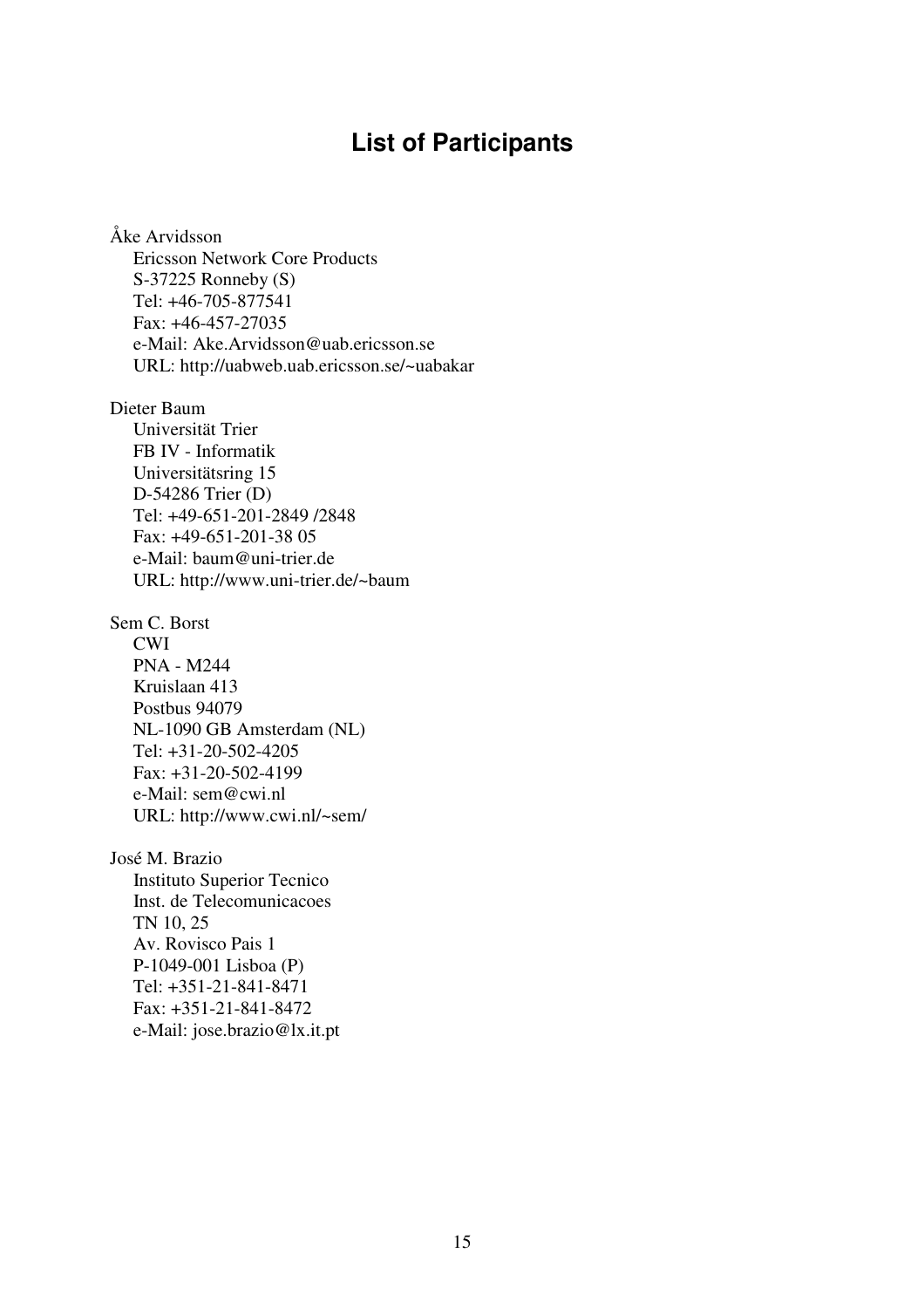Lothar Breuer Universität Trier FB IV - Informatik Universitätsring 15 D-54286 Trier (D) Tel: +49-651-201-2847 Fax: +49-651-201-3805 e-Mail: breuer@info04.uni-trier.de URL: http://www.uni-trier.de/~breuer/

Joachim Charzinski Siemens AG ICN M RP 11 Hofmannstr. 51 D-81358 München (D) Tel: +49-89-722-46 803 Fax: +49-89-722-26 877 e-Mail: joachim.charzinski@icn.siemens.de

Markus Fiedler University of Karlskrona/Ronneby Dept. of Telecommunications & Signal Processing (ITS) S-37179 Karlskrona (S) Tel: +46-455-385653 Fax: +46-455-385667 e-Mail: markus.fiedler@its.hk-r.se URL: http://www.itm.hk-r.se/~mfi/

Reinhard German TU Berlin FB 13 Informatik Franklinstr. 28-29 D-10587 Berlin (D) Fax: +49-30-314-73116 e-Mail: rge@cs.tu-berlin.de URL: http://pdv.cs.tu-berlin.de/~rge/

Stephen Hanly University of Melbourne Dept. of Electrical Engineering Parkville VIC 3052 Melbourne (AU) Tel: +61 3 8344 9210 Fax: +61 3 8344 9188 e-Mail: s.hanly@ee.mu.oz.au URL: http://www.ee.nu.oz.au/staff/hanly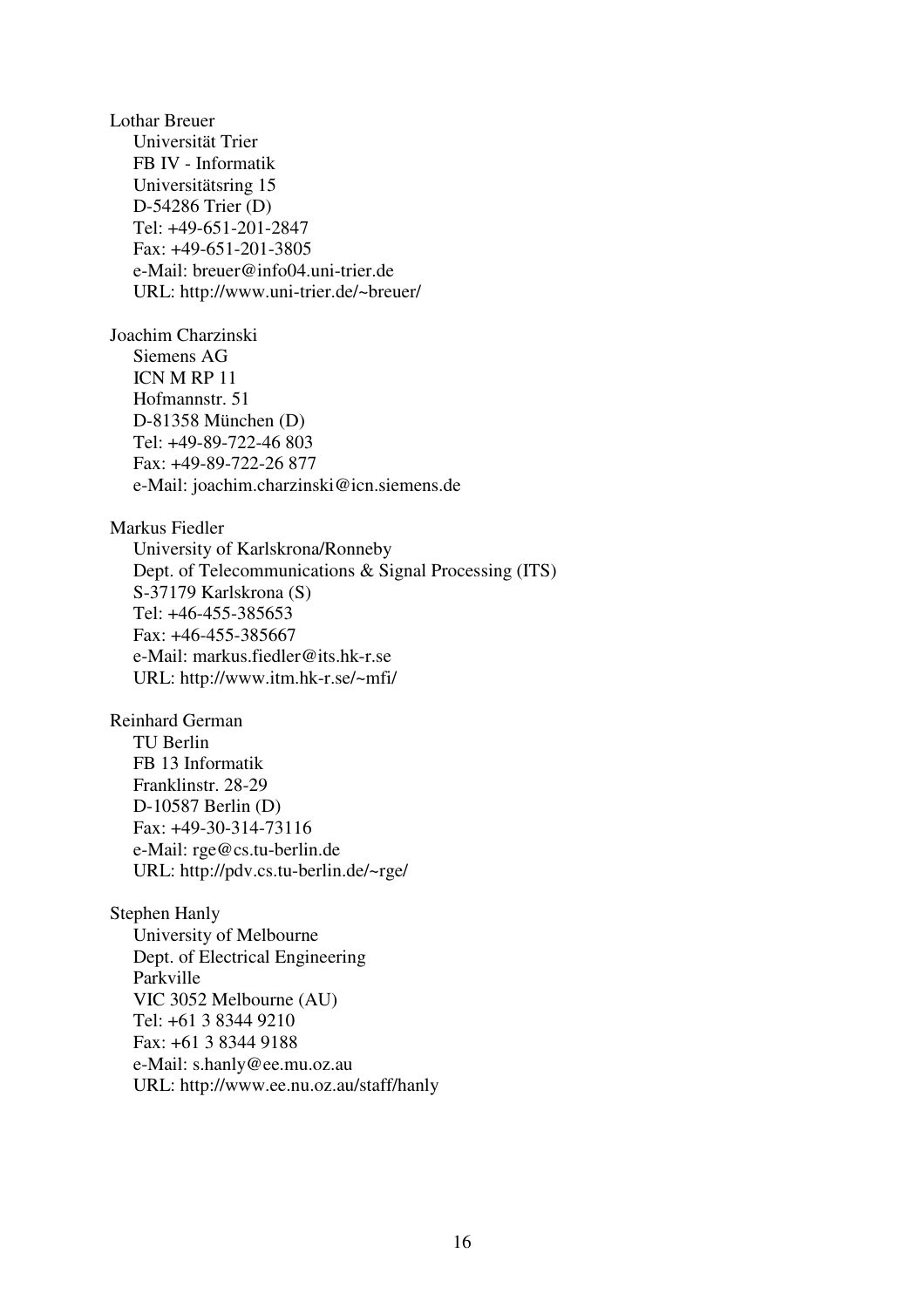Armin Heindl TU Berlin FB 13 Informatik Sekr. 2-2 Franklinstr. 28-29 D-10587 Berlin (D) Tel: +49-30-314-25353 Fax: +49-30-314-21116 e-Mail: heindl@cs.tu-berlin.de

Holger Hermanns Universiteit Twente Faculteit der Informatica Systems Validation Centre Drienerlolaan 2 Postbus 217 NL-7500 AE Enschede (NL) Tel: +31-53-489-4661 Fax: +31-53-489-3247 e-Mail: hermanns@cs.utwente.nl URL: http://eeehome.cs.utwente.nl/~hermans

Ulrich Herzog Universität Erlangen-Nürnberg IMMD VII Martensstr. 3 D-91058 Erlangen (D) Tel: +49-9131-8527-041 Fax: +49-9131-8527-409 e-Mail: herzog@immd7.informatik.uni-erlangen.de

Nikhil Jain Qualcomm Inc. 5775 Morehouse Drive CA 92121-1714 San Diego (USA) Tel: +1-858-658-4501 Fax: +1-858-651-1988 e-Mail: nikhil@qualcomm.com URL: http://www.qualcomm.com/

Ute Kohlhaas RWTH Aachen Lehr- & Forschungsgebiet Stochastik Wüllnerstr. 3 D-52056 Aachen (D) Tel: +49-241-80-4776 Fax: +49-241-8888-130 e-Mail: kohlhaas@stochastik.rwth-aachen.de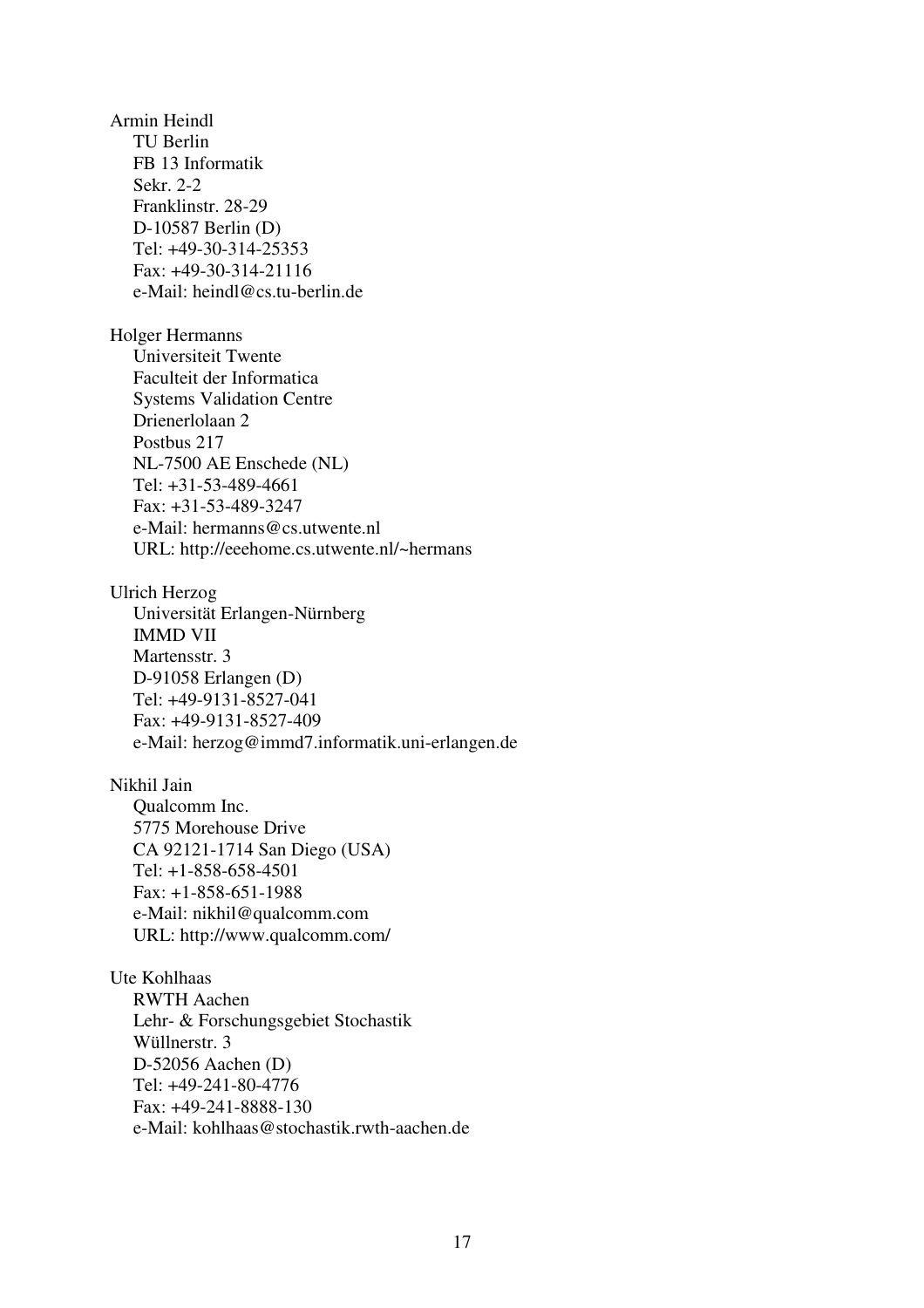Stefan Köhler Universität Würzburg Institut für Informatik LST III Am Hubland D-97074 Würzburg (D) Tel: +49-931-888-6651 Fax: +49-931-888-6632 e-Mail: koehler@informatik.uni-wuerzburg.de URL: http://nero.informatik.uni-wuerzburg.de/~koehler Udo Krieger Deutsche Telekom AG Technologiezentrum T-Nova Am Kavalleriesand 3 D-64295 Darmstadt (D) Tel: +49-6151-83-38 35 Fax: +49-6151-83-45 75 e-Mail: udo.krieger@ieee.org Guy Latouche Université Libre de Bruxelles Laboratoire d`Informatique Boulevard du Triomphe CP 212 B-1050 Bruxelles (B) Tel: +32-2-650 5597 Fax: +32-2-650 5609 e-Mail: latouche@ulb.ac.be Rudolf Mathar RWTH Aachen Lehr- & Forschungsgebiet Stochastik Wüllnerstr. 3 D-52056 Aachen (D) Tel: +49-241-80-4610 Fax: +49-241-8888-130 e-Mail: r.mathar@stochastik.rwth-aachen.de URL: http://www.stochastik.rwth-aachen.de/mathar Michael Menth Universität Würzburg Institut für Informatik LST III - Raum A212 Am Hubland D-97074 Würzburg (D) Tel: +49-931-888-6644 Fax: +49-931-888-6632

e-Mail: menth@informatik.uni-wuerzburg.de

URL: http://www-info3.informatik.uni-wuerzburg.de/staff/menth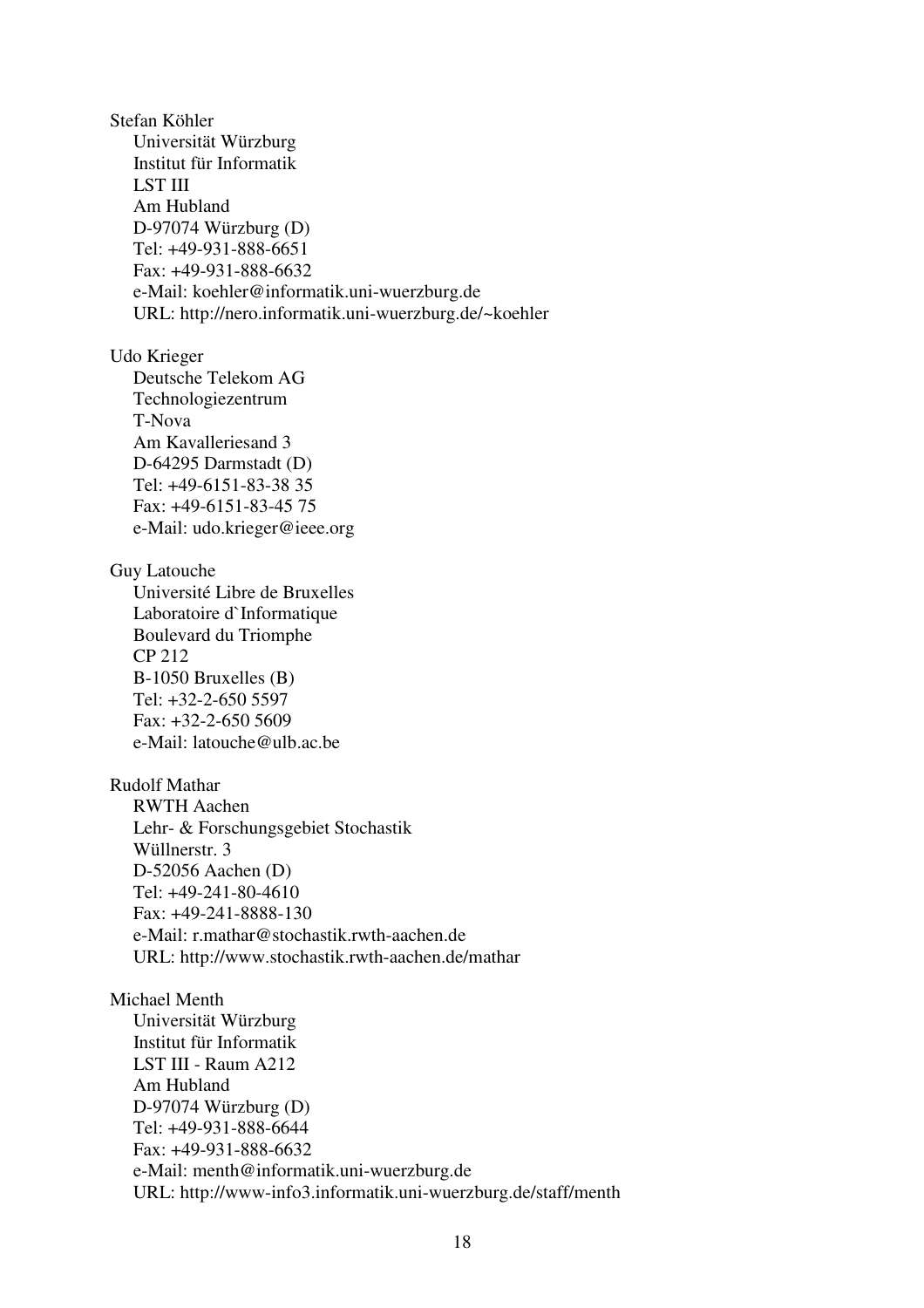Bo Friis Nielsen Technical University of Denmark Institute of Mathematical Modelling Bulding 321 DK-2800 Lyngby (DK) Tel: +45-45253397 Fax: +45-45881397 e-Mail: bfn@imm.dtu.dk URL: http://www.imm.dtu.dk Marie-Ange Remiche Université Libre de Bruxelles Laboratoire d`Informatique CP 212 Boulevard du Triomphe CP 212 B-1050 Bruxelles (B) Tel: +32-2-650-55 95 Fax: +32-2-650-56 09 e-Mail: mremiche@ulb.ac.be Jacques Resing Eindhoven University of Technology Dept.of Mathematics & Computing Science HG 9.08 Den Dolech 2 P.O. Box 513 NL-5600 MB Eindhoven (NL) Tel: +31-40-247-2984 Fax: +31-40-246-5995 e-Mail: resing@win.tue.nl URL: http://www.win.tue.nl/~resing/ Matthew Roughan University of Melbourne Dept. of Electrical Engineering Parkville VIC 3052 Melbourne (AU) Tel: +61-3-9344-9196 e-Mail: m.roughan@ee.mu.oz.au

Markus Siegle Universität Erlangen-Nürnberg IMMD VII Martensstr. 3 D-91058 Erlangen (D) Tel: +49-9131-8527-410 Fax: +49-9131-8527-409 e-Mail: siegle@informatik.uni-erlangen.de URL: http://www7.informatik.uni-erlangen.de/~siegle